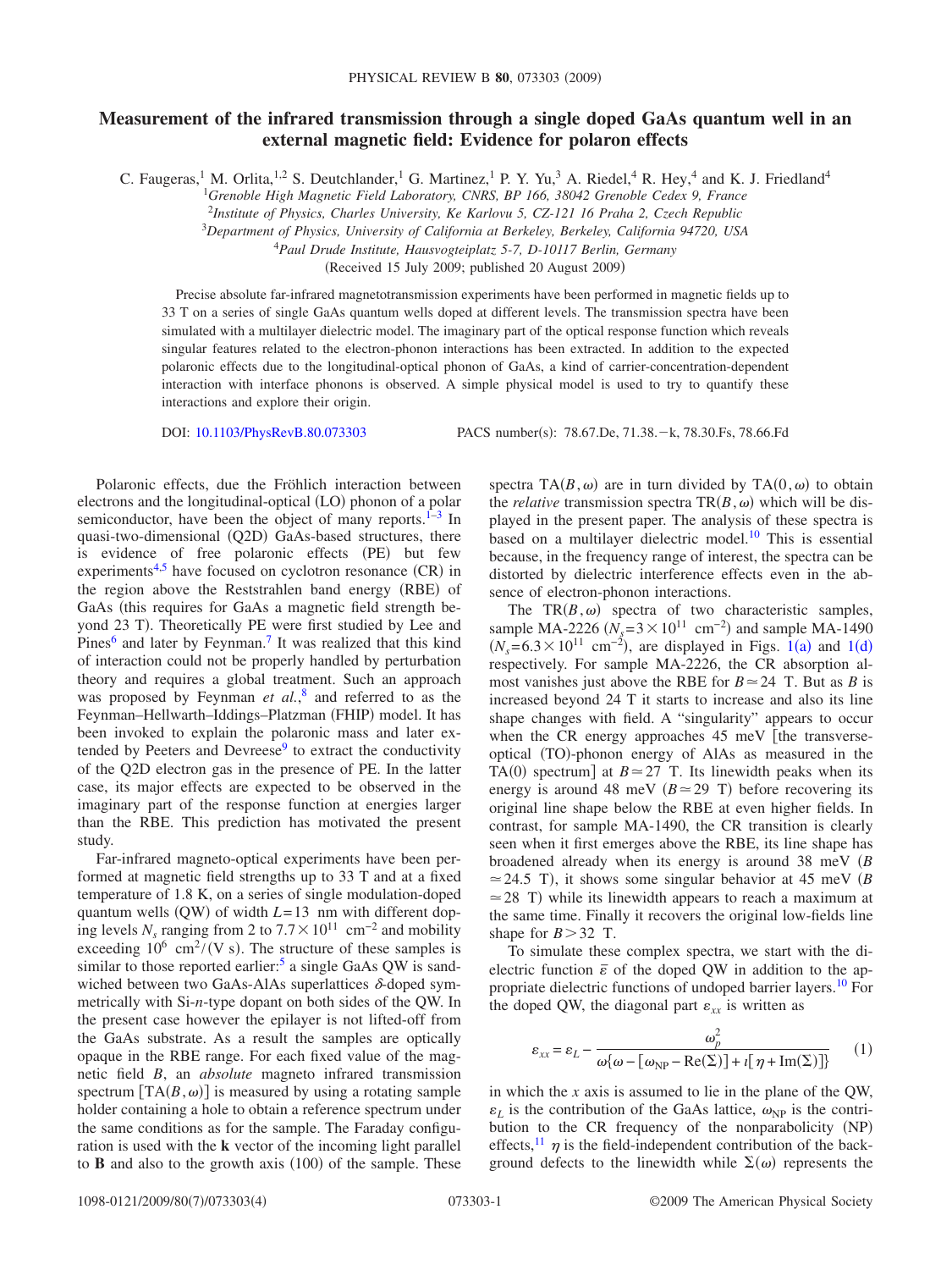<span id="page-1-0"></span>

FIG. 1. (Color online) [(a) and (d)]: Relative transmission spectra of samples MA-2226 and MA-1490, respectively, for different magnetic fields. [(b) and (e)]: Simulation of some experimental spectra (open dots) with the multidielectric model (continuous curve): each curve is shifted by 0.5 with a scale enlarged as noted. [(c) and (f)] Fitted parameters  $\hbar \omega_c/B$  and  $\delta_0$  as extracted from Eq. ([1](#page-0-0)) (open dots) for both samples; the dashed lines in the upper panels  $(\delta_0)$  are the resulting decomposition of the polaronic and XP interactions adopted to fit Im( $\Sigma$ ); the total contributions of the interaction [continuous curves in (c) and (f)] are used to simulate the spectra in (b) and (e), respectively; the oblique dashed lines in the lower panels of  $(c)$  and  $(f)$  mimic the nonparabolicity contribution with the corresponding energy scale (see text).

self-energy correction due to interactions between the electron gas and elementary excitations to be discussed further. The effective mass  $m^*$  entering the plasma frequency  $\omega_p$  is calculated with the same NP model. We note that the line shape and intensity of the CR transitions at low and high fields are practically the same. Hence we can assume that there is no loss of carrier density during the magnetic field runs. In the fitting process, we *first* neglect the frequency dependence of  $\Sigma$  and are left with two independent parameters  $\omega_c = \omega_{\text{NP}} - \text{Re}(\Sigma)$  and  $\delta_0 = \eta + \text{Im}(\Sigma)$  for each magnetic field. The resultant parameters  $(\hbar \omega_c / B$  and  $\delta_0)$  are displayed in Figs.  $1(c)$  $1(c)$  and  $1(f)$  (open dots) as a function of the energy  $\hbar \omega_c(B)$  (in these figures some typical error bars reflect the estimated uncertainties of the fitting procedure). From these plots we notice that below the RBE,  $\delta_0$  is constant and weak being determined mainly by  $\eta$ . Above the RBE there are sudden and large increases in  $\delta_0$  for both samples. However their behaviors are quite different. For sample MA-2226, there are two distinct contributions to  $\delta_0$ : one lower field component starts very large but decreases strongly with field and a second component which starts from almost zero but goes through a maximum at *B* corresponding to about 48 meV. For the time being we will label the interaction which contributes to this peak in  $\delta_0$  as XP. For sample MA-1490, only the XP contribution to  $\delta_0$  is observed. In this case the peak occurs at *B* corresponding to 42 meV.

Thus our results suggest that there are two kinds of excitations interacting with the Q2D electron gas at high fields: one which is observed in the lower doped samples and another one labeled as XP which is observed in both samples. Very similar results have been obtained with another sample MA-2227 doped at the level  $N_s = 2 \times 10^{11}$  cm<sup>-2</sup>. In this sample the first interaction is a little bit stronger than for sample MA-2226 while the XP peak is quite similar. We assign the first interaction to polaronic effects since it appears to peak at fields when the CR frequency will resonate with the GaAs LO phonon frequency (slab mode). This assignment is consistent with the observation that this interaction is very sensitive to the carrier concentration. In sample MA-1490 this interaction seems to have disappeared from  $\delta_0$ . We note that in a previous report,<sup>5</sup> on lift-off samples more highly doped in the range of  $N_s = 7-9 \times 10^{11}$  cm<sup>-2</sup>, only some weak interaction around the TO of GaAs was observed. This result was later on analyzed by Klimin *et al.*[12](#page-3-10) as PE with the LO phonon screened by electrons to the point that its value becomes close to the TO phonon frequency. The same analysis can be applied to the sample MA-1490 and other higher doped samples.

To mimic PE we restrict ourselves to one polaron first and, using the FHIP model, write down  $\text{Im}[\Sigma(\omega)]$  as<sup>9</sup>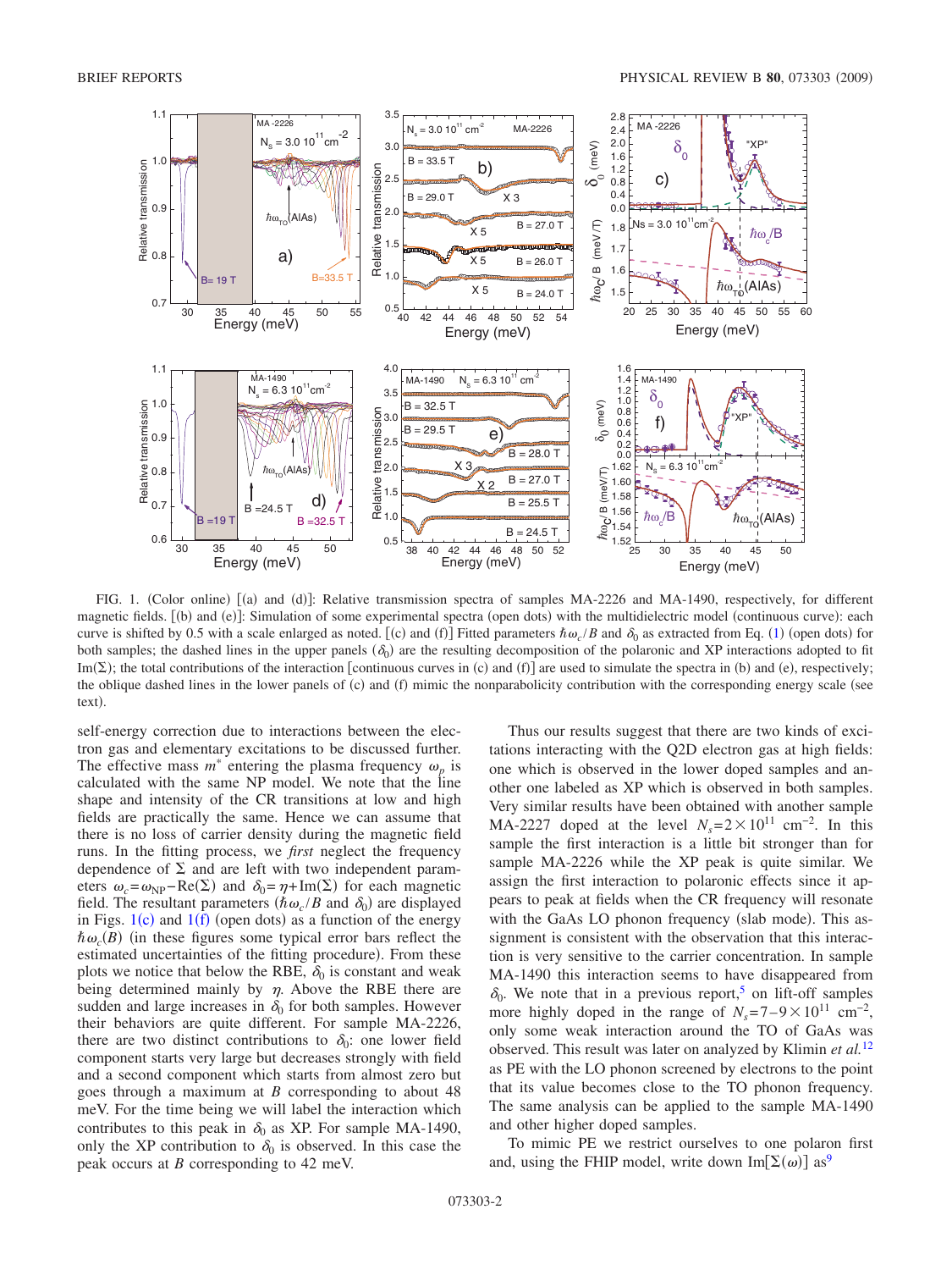<span id="page-2-0"></span>Im
$$
[\Sigma(\omega)] = \omega_{LO} \frac{\omega_0}{\omega} \alpha F |A_0(\omega)|^{1/2} e^{-R |A_0(\omega)|} \Theta(A_0(\omega)),
$$
 (2)

where  $A_0(\omega) = \omega/\omega_0 - 1$ ,  $\Theta(x) = 1$  for  $x > 1$  or zero otherwise. In the absence of screening  $\omega_0 = \omega_{LO}$ . If  $\omega_0$  is known, Eq. ([2](#page-2-0)) depends on two parameters  $\alpha F$  and R. The FHIP model, developed in a one-electron picture, assumes that electronphonon interaction is harmonic instead of Coulombic as in the case of the Fröhlich interaction. The model depends on two parameters: *v* and *w* in reduced units of  $\omega_{LO}$ . One of them  $(w)$  is close to 1 while  $v^2 - w^2$  represents the force constant of the harmonic interaction (equivalent to the Fröhlich constant  $\alpha$ ). In this case  $R = (v^2/w^2 - 1)/v$  whereas  $\alpha F$  is a global quantity which depends on *v* and *w* but should also imply corrections for the dimensionality of the problem and for screening effects. The present approach can be regarded as a test of the FHIP model when applied to Q2D electrons under high magnetic fields.

Using this simplified model, one can fit the data on  $\delta_0$  for the polaronic contribution. For sample MA-2226 we have to add contribution for the XP interaction [Fig.  $1(c)$  $1(c)$ , upper panel. If we assume that the XP interaction satisfies the linear-response function theory, then  $\text{Im}[\Sigma(\omega)]$  and  $\text{Re}[\Sigma(\omega)]$  are related by the Kramers-Kröning (KK) relations. The resultant constraint on the fitting process is that the KK transformation of  $\delta_0(\omega)$  should reproduce the variation in  $\hbar \omega_c(\omega)/B$ . One has also to fit the NP effects,  $\hbar \omega_{\text{NP}}(B)/B$  versus  $\hbar \omega_{\text{NP}}(B)$  with standard models<sup>11</sup> [dashed oblique lines in Fig.  $1(c)$  $1(c)$  but this corresponds simply to a global shift of the curves. The fitted functions  $\hbar \omega_c(\omega)/B$  and  $\delta_0(\omega)$  are then inserted in the multilayer dielectric model from which one can compute, for each value of *B*, the TR spectrum and compare it to the corresponding experimental spectrum [Fig.  $1(b)$  $1(b)$ ]. The agreement is quite satisfactory as one can see from that figure. However, it is clear that the fitting of PE is not unique for these reasons: (i) we have assumed for sample MA-2226 that  $\omega_0 = \omega_{\text{LO}}$  neglecting, therefore, screening effects, (ii) we have treated the problem with one polaron instead of several polarons. Even if this effect does not influence Im $[\Sigma(\omega)]$ , the KK transformation depends on *all* contributions to Im $[\Sigma(\omega)]$  including those at higher energies than we can reach experimentally. The same procedure has been applied to simulate the data on sample MA-1490, but here we have assumed a weakened PE starting near the TO phonon energy of GaAs in order to reproduce the nonlinearity of  $\hbar \omega_c(\omega)/B$  below the RBE [lower panel of Fig.  $1(f)$  $1(f)$ ]. The choice of the corresponding fitting parameters in Eq. ([2](#page-2-0)) is now completely arbitrary. We can also reproduce quite well the experimental transmission spectra as shown in Fig.  $1(e)$  $1(e)$ .

Although we do not know the value of the prefactor  $\alpha F$  in Eq.  $(2)$  $(2)$  $(2)$ , it is instructive to compare the parameter *R* entering this equation. One finds  $R \approx 25$  and 18 for samples MA-2227 and MA-2226, respectively. These values could, of course, be lowered if one assumes some screening of the LO phonon in Eq.  $(2)$  $(2)$  $(2)$  and if we include higher polarons in the analysis but they remain, at least, an order of magnitude higher than that proposed  $(R=0.04)$  for unscreened PE.<sup>13</sup> These values imply that the *v* and *w* parameters in the FHIP model have to

<span id="page-2-1"></span>

FIG. 2. (Color online) Variation in  $\text{Im}(\Sigma)$  with the filling factor  $\nu$  for different samples: MA-2227 with open dots  $(N_s=2)$  $\times 10^{11}$  cm<sup>-2</sup>), MA-2226 with full dots  $(N_s=3\times10^{11}$  cm<sup>-2</sup>), MA-1490 with open squares  $(N_s = 6.3 \times 10^{11} \text{ cm}^{-2})$ , MA-1523 with full triangles  $(N_s = 6.6 \times 10^{11} \text{ cm}^{-2})$ , MA-1315 with open stars  $(N_s$  $= 7.1 \times 10^{11}$  cm<sup>-2</sup>), and MA-1316 with full squares  $(N_{s=7.7})$  $\times$ 10<sup>11</sup> cm<sup>-2</sup>). Inset: Variation in the characteristic energies  $E_{\text{max}}^{\text{XP}}$  of the maximum of the XP interaction with the corresponding magnetic field  $B_{\text{max}}$  (see text). The corresponding error bars take into account the nonsymmetric shape of the interaction.

be smaller than 1 even for the samples MA-2226 and MA-2227. This raises the question of the physical interpretation of these parameters: knowing that  $\omega_{LO}$  cannot be smaller than  $\omega_{\text{TO}}$ , it seems that a more physical approach should be to relate in some way these parameters to the TO-LO splitting rather than to a single frequency such as  $\omega_{\text{LO}}$ .

We focus next on the discussion on the possible origins of the XP interaction. The variation in  $Im(\Sigma) = \delta_0 - \eta$  is plotted in Fig. [2](#page-2-1) for six different samples as a function of the filling factor  $\nu = N_s \Phi_0 / B$ , where  $\Phi_0$  is the flux quantum. The XP interaction which is *only* observed for energies larger than the RBE, clearly decreases for the higher doped samples (MA-1315 and MA-1316) and indeed disappears completely when  $N_s \ge 9 \times 10^{11}$  cm<sup>-2</sup>. This result indicates that the XP interaction is strongly screened by free electrons. The energy  $E_{\text{max}}^{\text{XP}}$  corresponding to the maximum of this interaction decreases while the corresponding value  $\nu_{\text{max}}$  the value of  $\nu$ where this maximum occurs, increases or  $E_{\text{max}}^{\text{XP}}$  increases with the corresponding value of  $B_{\text{max}}$  (insert of Fig. [2](#page-2-1)). This interaction is clearly dissipative and in these samples of very high mobility, is unlikely to be caused by impurities. We are then left with intrinsic mechanisms such as electron-phonon interaction as a plausible explanation knowing that in these samples the intersubband energy is on the order of 65 meV (Refs. [5](#page-3-3) and [10](#page-3-8)) and cannot play a role. In a GaAs QW, sandwiched between AlAs layers, several kinds of optical phonons are present. The most well known ones are the confined phonons (slab modes) mainly associated with mechanical motion of atoms. The frequency of these modes lies inside the RBE. The other phonons of dielectric origin (which could be hence screened by free carriers) are the interface phonons. Because of the reflection symmetry of the GaAs QW with respect to its center, these modes are divided into either symmetric or antisymmetric modes.<sup>14</sup> The symmetric modes which are infrared active have been invoked in Ref. [4](#page-3-2) to explain the "splitting" of the CR transition observed near